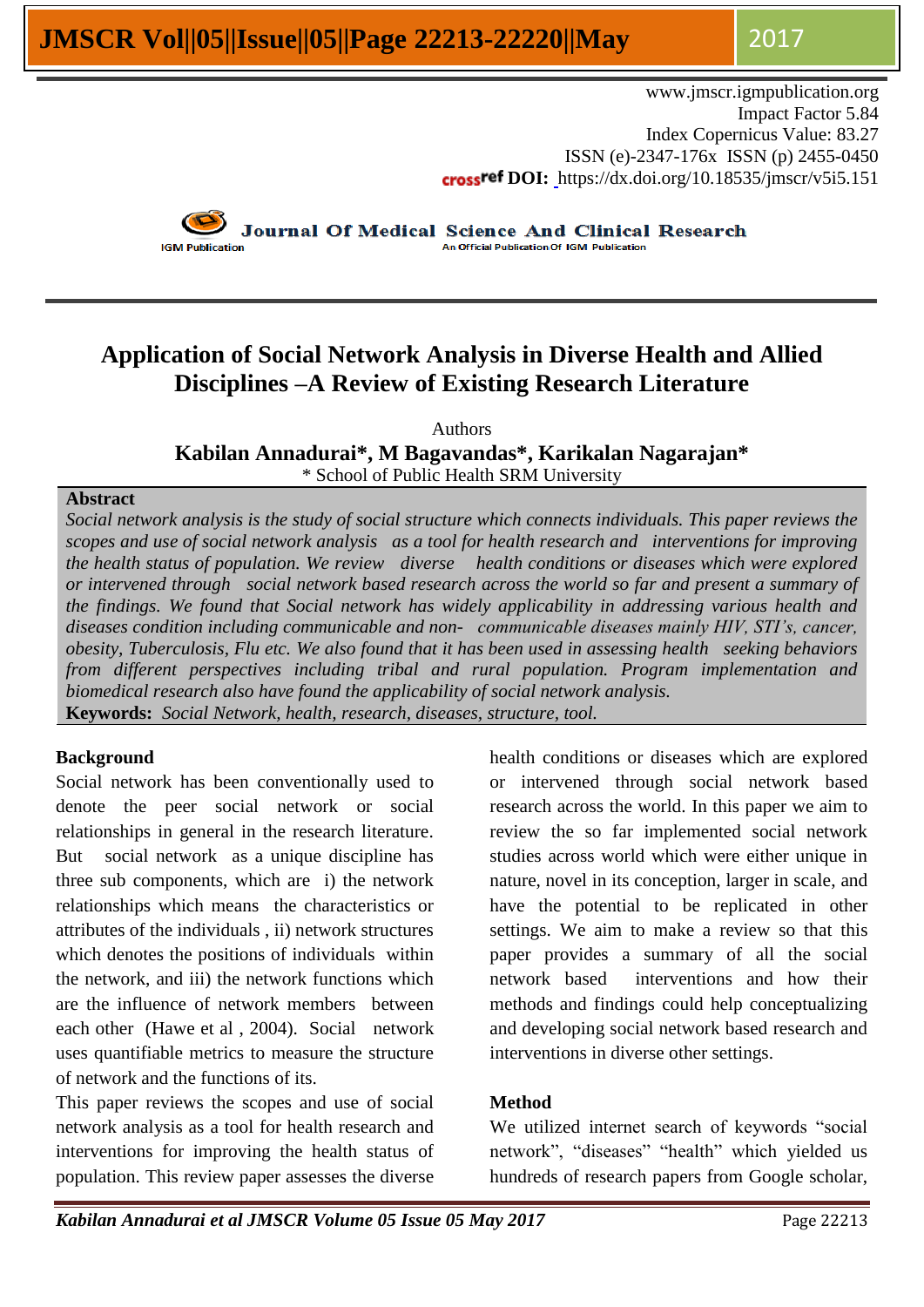pub med and endnotes. We have read and selected research studies which have used social network analysis for different domains. We included studies which have used social network metrics and also which have used conventional social network approach without any metrics. We selected our review papers based on the novelty of the problem which social network analysis addressed and the quality of the method. We found more studies understanding and using "social network " as mere social relationship and characteristics or social media networks like face book and twitter. We have shortlisted a total of 29 social network research articles which have used social network in exploring the network structures along with the functions and characteristics of the network members in different contexts and life situations. The studies which have been included in this review have been conducted between the time periods of 2000 to 2016.

#### **Results**

#### **Social Network of Key populations at risk of HIV/STI**

Social network has been widely used to explore the key populations who are at the risk of transmitting and getting infected HIV/STIs like Men who had sex with men, Injecting Drug Users and Female sex workers.

Drug using male sex workers in Houston Texas were assessed using social network analysis to know the effect of relationship dynamics on their knowledge and perception of a sex partners HIV status. The study identified six relationship dimensions which were intimate relationship, committed relationship, social relationships, financial relationships, trusted relationship and honest relationship. The study found that commitment was found to be correctly addressing wrong misperceptions but trust was not having the same effect on misperception. (Fujimoto K et al., 2015) .A study in China assessed the social networks of low-income female sex workers and peer educators in the context of condom use behaviors and STI/HIV. The study identified a unique category of FSWs called "laoxiang" who were exhibiting collective agency and power than the FSWs who were without such relationship in the same sex work setting. (Tucker JD et al.,2011 )

A mixed method study utilizing ethnographic and social network tools assessed the contextual risk factors, situations and the networking patterns among MSM in India. It found that behavioral factors influencing HIV prevalence among MSM were diverse and unique across different MSM networks. (Lorway R et al., 2010.). A study among the Black Men Who have sex with Men (BSMS) and their family network, found that those who had more number of social networks were having less chance to have risky behaviors like group sex and having sex along with drug use. (Schneider J et al., 2012). MSM related networking studies were widely available when compared to other key populations like FSWs, IDUs and Transgender. (Nelson LE et al., 2015, Hurt CB et al., 2012, Schneider JA, et al., 2013, Latkin C, et al., 2011, Peterson JL et al., 2009) Truck drivers who are vulnerable to HIV/STI were assessed of their social networks in an South Indian city and it was found that acceptability of rapid HIV testing was associated with social

network characteristics like; having intimate friends, having a very intimate friend, making day to day communication with friends, perceiving that friend advice is important and also having discussion with the friends about sexual issues. (Schneider J et al., 2012)

### **Social Network for assessing substance and smoking use**

Adolescent population in six European counties was assessed to know their friendship networks and their smoking behavior. The study found that that adolescents were choosing their friends preferentially based on smoking behavior similar to their own but not merely by influence of a friend. (Merckena L et al.,2009) Similarly another study assessed the substance use among migrant and non migrant adolescents in six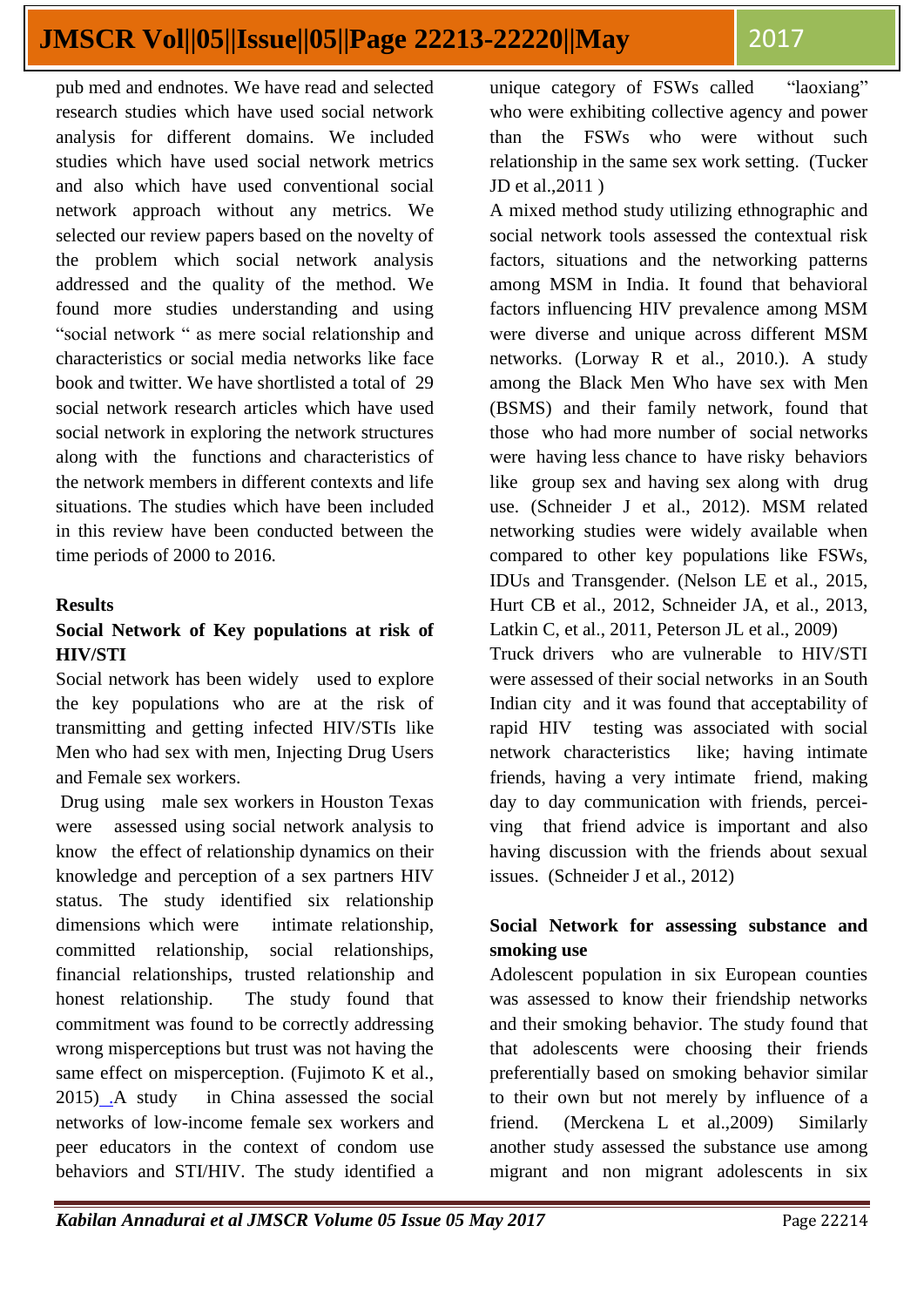European cities, using social network methods. The study found that migrant adolescents were at relatively lower risk of using smoke, alcohol and substance than their counterpart non-migrant adolescents. [\(Lorant V](https://www.ncbi.nlm.nih.gov/pubmed/?term=Lorant%20V%5BAuthor%5D&cauthor=true&cauthor_uid=27689513) et al., 2016)

Framingham Heart Study used a densely interconnected social network of 12,06 between 1971 to 2003 for assessing how the smoking behavior spreads through close and distant social ties like spouses, siblings, and co workers. The study found that groups of networked people stop smoking in concert. It also found that smokers are increasingly marginalized socially means they were at the fringe of their social network without many connections to others...(Christakis NA et al., 2008)

#### **Social Network for psycho social health**

This study conducted among elementary school on their social network and rated their Attention Deficit/Hyperactivity disorder.

The results highlighted that there were significant group differences between the high-risk students and normal students in terms of three network metrics: (degree, centrality and closeness). Findings highlighted that high-risk group were having significantly lower values of degree and closeness compared to normal students. (Kim JW, 2015)

### **Social Network for assessing Non Communicable diseases**

Framingham Heart Study used a three decade old dynamic cohort data to understand the social network determinants of obesity using social network analysis between 1971 to 2003. It was found that obese persons formed clusters and these clusters were separated by three degrees .It was found that a network members possibility of becoming obese increased that network member had a friend who turned obese in a particular time period but not solely by forming relationship with a obese person preferentially. (Christakis NA 2007)

A study used article social network tool monitoring how social ties and social structure influence the obesity intervention program. The study collected social network measurements at specific intervention time points to assess wither group cohesion is evolving during the course of the intervention thus helped the group leader to guide implementation process. The study identified that network Density, (number of network ties among people in the network expressed as a percentage of all possible ties) increased significantly in the advice network, and also in the discussion network. (Geseel etal, 2013) With regard to cancer, a study examined the association between network diversity and health behaviors among cancer patients. It showed that low network diversity was significantly associated with sedentary and risky health behaviors like lack of physical exercise, increased weight & obesity, smoking, and alcohol intake. (Kroenke CH et al., 2016).Social network analysis exploring that drug discovery process for cancer highlighted the power law with preferential interactions between successful peers and selected establishments involved in cancer research. The study highlights that the probability of discovering cancer treatments was directly co related to the diversity of social interactions between researchers (Tsalatsanis A et al., 2011)

### **Social Network for assessing communicable diseases**

With regard to Tuberculosis transmission a study in Manitoba, Canada had utilized social network analysis for identifying the social structure which underpinned and contextualized the TB transmitssion. The study identified that members in the network who were exposed to 7 or more TB group members had increased probability of getting infected with TB and these group members lived in crowded houses , and were socially connected to multiple other TB patients (Al-Azem, 2016)

Another study assessed the predictors of tuberculosis (TB) cluster cases and their sizes to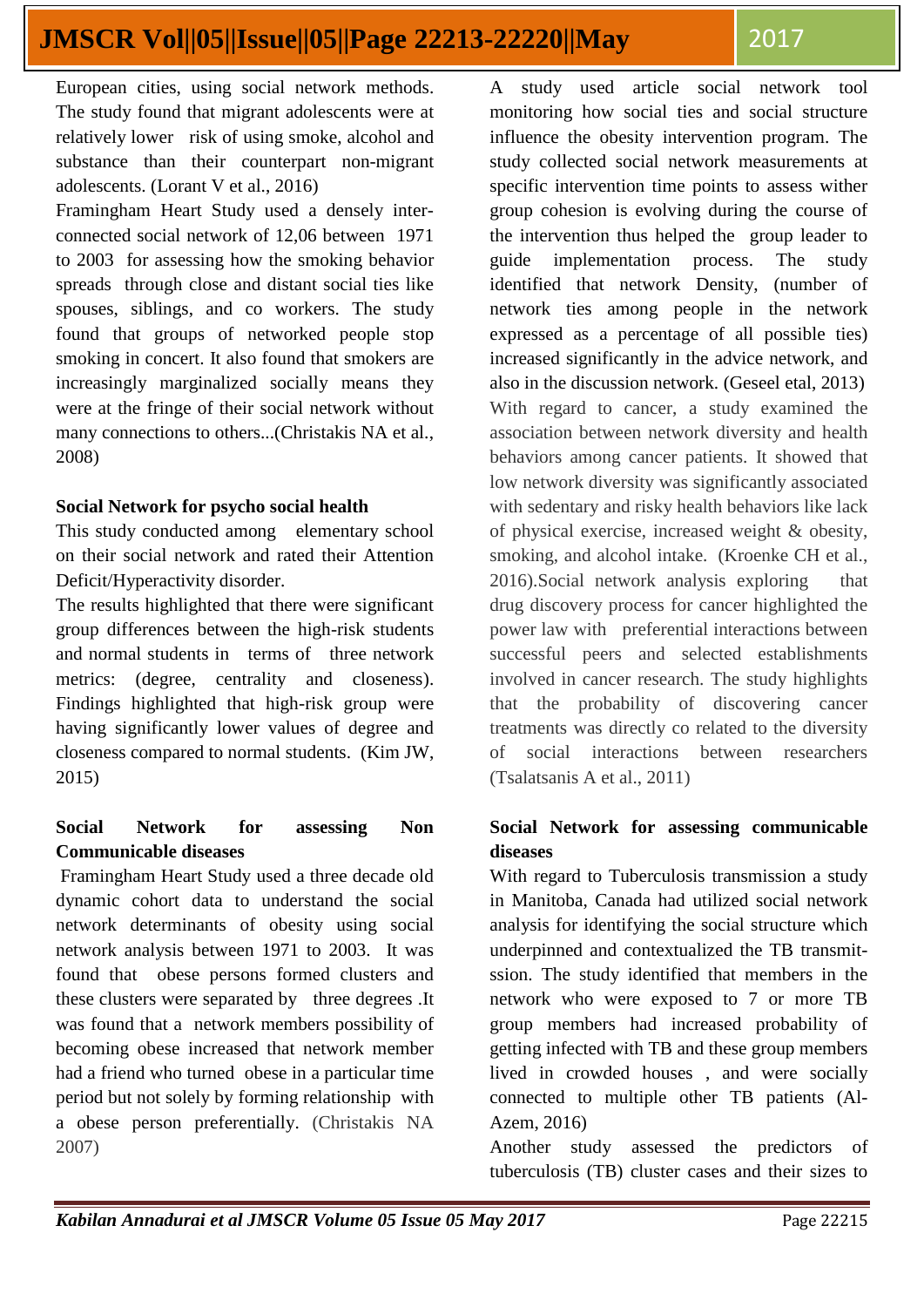evaluate the impact of cluster investigation using social network analysis. The study led to the identification of additional TB contacts and cases of active and latent TB and highlighted that social network data for TB cases would improve contact tracing and thus help in reducing transmissions. (Munang ML et al., 2016)

A flu outbreak at Harvard College was assessed using social network analysis by longitudinally following up 744 students. These students were who were either randomly sampled from the college or they were sampled purposively from an index students who were already infected and are friends each other. Based on clinical diagnostic follow up, it was found that the epidemic progression in the friend group occurred much earlier when compared to the other randomly chosen group. (Christakis NA et al., 2010). A study on the transmission dynamics of HCV highlighted that social network had played a major role in determining the rate and pattern of HCV transmission within the network. (Romano CM et al., 2010)

With regard to epidemic transmission, a study explained a theoretical model which highlighted that how the differences between the communities' networks impacts disease progression transmission and its underlying dynamics. The study explained how infections happen in certain communities, the process of epidemic transmission and the contextual network properties which determine whether that infectious disease will be sustained in the community or disappear over a short period of time. (Kitchovitch S et al., 2011)

### **Social Network for rural and Tribal health settings**

A study in Ethiopia utilized data which included use of modern contraception among rural residents and assessed the duration of adoption of modern contraception. It was found that the of person-to-person contact through either friendship or spatial networks is minimal in influencing contraception use. (Alvergne A et al., 2011). A

study was conducted among aboriginal communities on their patterns of social interactions in receiving health information and awareness. Social network analysis showed that specific community members were having higher betweenness, degree and closeness centrality and were thus were facilitating flow of health information to other members of the social network. (Winch S et al., 2016)

### **Social Network for program implementation and biomedical research partnerships**

From a programmatic perspective a study assessed the use of social network model in a four stage model which involves successive steps like exploration, adoption, implementation, and sustainment in the implementation process. The paper explained how the network measures can be used to monitor, intervene, and improve the implementations of project. [\(Thomas W. Valente](https://www.ncbi.nlm.nih.gov/pubmed/?term=Valente%20TW%5BAuthor%5D&cauthor=true&cauthor_uid=26110842) et al., 2015)

To identify global networking patterns in biomedical research a social network analysis used 771 net work meta data from 336 published journals fro, 3459 authors and 1258 institutions in 49 countries between 1997–2015. This analysis identified overall, 43 clusters of authors and 21 clusters of institutions and yet the collaborations were found weak. (Li L, Catalá-López F et al. 2016)

Similarly Social network analysis (SNA) was used to study relationships between treatment regimens in randomized control trials for multiple myeloma a rare case of cancer. The results found that inspire of being a relatively small and closed domain, Multiple myeloma research has been decentralized with a lack of connectivity among various research partners. (Helen Mahony et al. 2014)

### **Social Network for assessing oral health behavior**

A Japanese study examined social network diversity as an influencing factor of oral health and found that irrespective of demographic and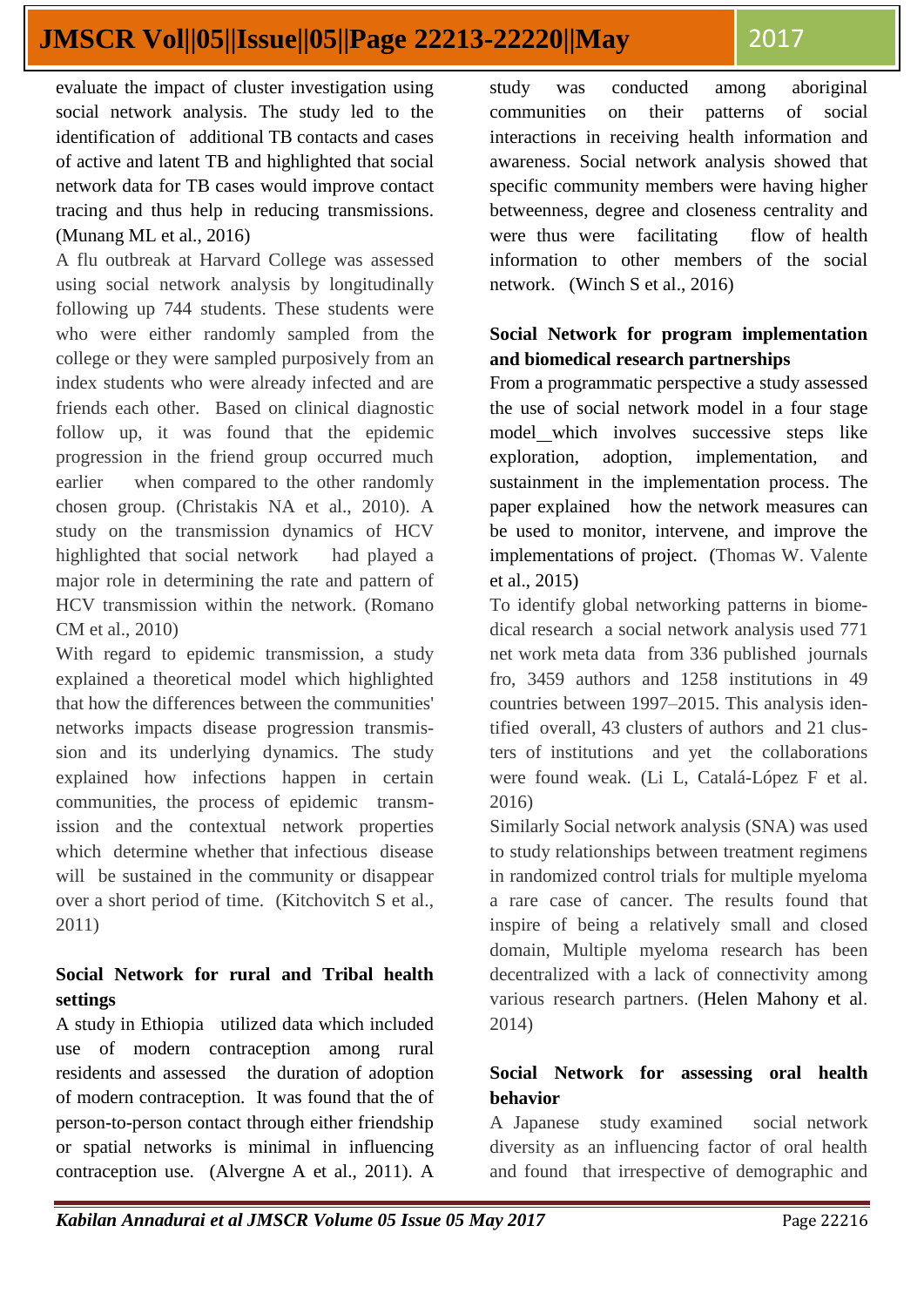health status, the diversity of social network was associated with more teethes among elders. The study highlighted that social networking among people from diverse backgrounds could improve information diffusion on oral health and improve oral health. (Yamamoto et al., 2016)

#### **Social Network for assessing poverty**

The role of social networks play in the context of urban poverty and its aggravation was assessed in two Brazilian metropolitan cities. Findings highlighted that the people's networks are diverse but still less diversified than middle-class networks and explained the social conditions in influencing the labor supply and demand markets and, income generation (Marques et al 2010).

### **Social Network principles and underlying theory**

There was one study which explained the basic principle s and metrics which underlie the social network analysis and methodology in general. It's a descriptive study which lists out the important operational definitions and indicators used in the social network analysis. (Hawe et al, 2004)

Overall there was only on theoretical study which provided a theoretical perspective on the individual and network level factors in the HIV prevention setting. The network Individual Resource model explained by this study predicts the sustainability of behavior change in any prevention settings. (Johnson BT et al., 2010)

#### **Discussion**

Social network as a novel research discipline has been utilized for diverse purposes in the health research settings. Social network provides us an unconventional data which throws insights into the relationship dynamics between members of a social group. While social network has been widely understood and used as a term for explaining the nature of social relationship in terms of relationship status, duration, frequency, closeness etc, still social network as a quantitative

discipline which explains the position of various network members has not been much understood. Social network has been utilized to understand a variety of health issues with its exploratory metrics, which is not otherwise possible with the descriptive or inferential statistics which normally is used to test associations. The Birmingham heart study which has been reviewed here uniquely highlights how Obesity temporally spreads across a social group which otherwise would not have captured by an observational, analytic or an experimental study design. Another study also had explored how cancer patient's health behaviors are impacted by their social network properties. Non communicable diseases thus could be well addressed from a prevention aspect using social network analysis of their relationships.

A novel study in Japan shows that how the diffusion of innovation among Japanese have impacted their oral health. Oral health which is determined by a healthy and hygienic behavior which in turn is learned from and impacted by behavior the social network of individuals. The potential of social network which contextualize the diffusion of useful information helps to spread message and information on health lifestyle habits which would be of immense use in developing countries like India which suffer with massive sanitation and hygiene crisis.

Social Networks studies involving key population (MSM, IDUs FSWs) highlights that understanding of HIV epidemic has been critical to the success in the prevention of HIV/STIs so far. Social network analysis of key populations provided a clear understanding of their cultural dynamics The social and cultural context varies across settings and hence one standard programme may not be effective in terms of key populations and hence, it is important that network approaches were effective in understanding the social and sexual networks of key populations and helped in identifying novel strategies for intervention. Tracing patterns of social and sexual networks and strategizing to intervene at key points in the network could be a useful. Among key populat-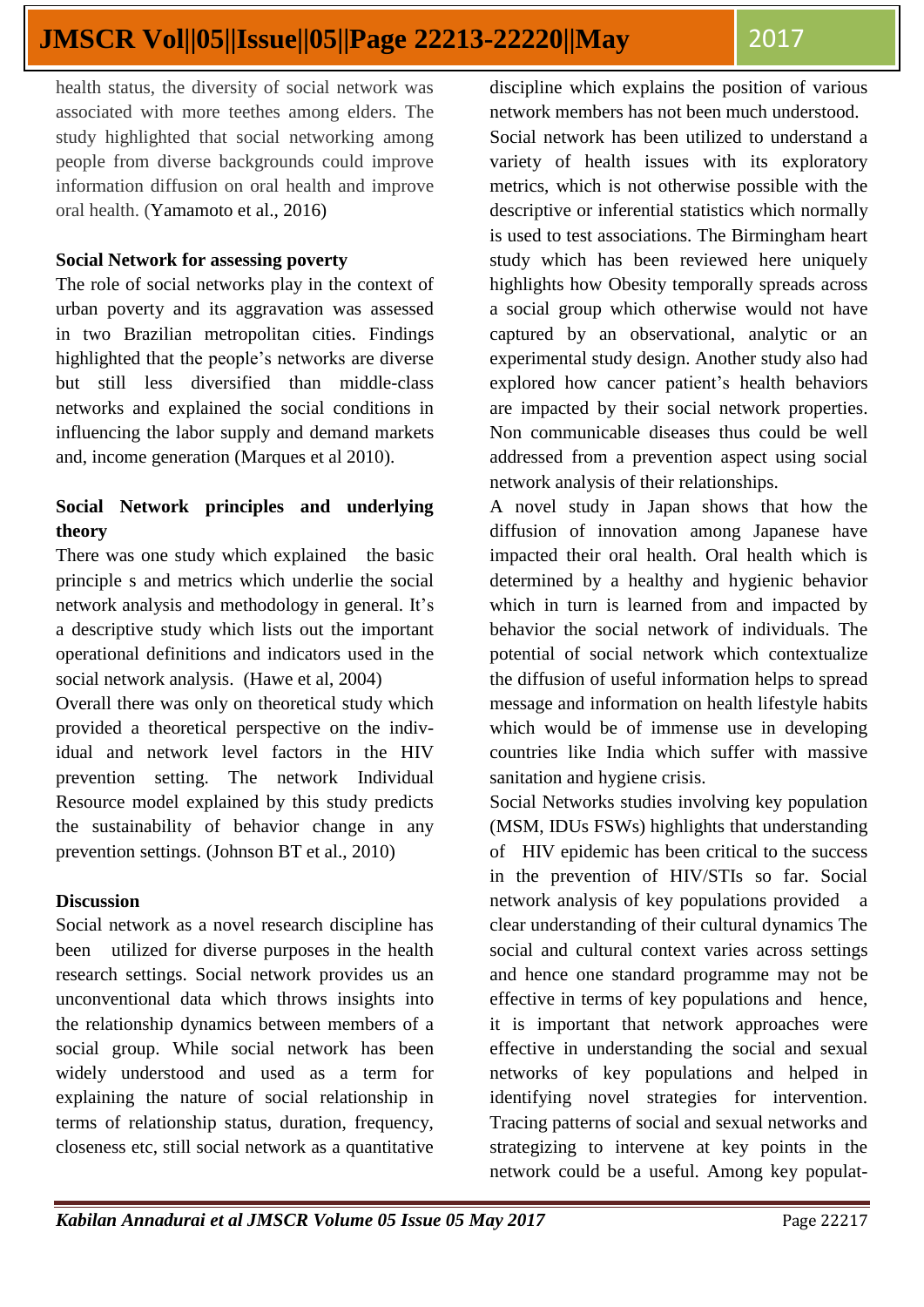ions, access to essential HIV-related services remains invariably low; especially in settings where stigma, discrimination, and criminalization exist and social network based interventions could address this gap.

Infectious diseases like Flu, Tuberculosis and Hepatitis C have also been assessed from the social network perspective. Such information would be of great help in terms of a community outbreak and would immensely help in containing the epidemic within a short period of time... The transmission dynamics captured by these studies have highlighted that social network tools could be cost effective in predicting and identifying the vulnerable individuals who could be affected during an epidemic or pandemic.

Social network related studies in rural and tribal settings could give us so far unexplored dynamics of social relations among rural and tribal populations who have been more conventionally assessed through from ethnographic and anthropological perspective.

The Framingham study and the European study on smoking behaviors from the perspective of social network underlines how important the role of peers adolescent member influencing this harmful behavior. Social network has also explored the structural determinant of health status like poverty and how they impact the income earning among them. There were some out of box methods which have also used application of social network analysis in assessing the research partnerships in bio medical research, drug developments for cancer and programme implementations in the real life settings.

In addition to the studies on the application part of social network analysis, there were very few studies which have assessed on the theoretical frameworks and the basic principle of social network research as a discipline. We found only three studies falling in such categories and thus deserve more focus in future.

#### **Conclusion**

Social network principles have opened up new avenues for social network research and its applications for wider domains related of health which included communicable \* communicable diseases including HIV, STI's, cancer, obesity, Tuberculosis , Flu etc. We also found that it has been used in assessing health seeking behaviors from different perspectives including tribal and rural population. Program implementation and biomedical research also have found the applicability of social network analysis.

### **References**

- 1. Aida J, Kondo K, Yamamoto T, Saito M, Ito K, Suzuki K, et al. 2016. Is Social Network Diversity Associated with Tooth Loss among Older Japanese Adults? PLoS ONE 11(7): e0159970. doi:10.1371/journal.pone.0159970
- 2. Al-Azem AA .2006. Social Network Analysis in Tuberculosis Control among the Aboriginal Population of Manitoba. URI: <http://hdl.handle.net/1993/29657>
- 3. Alvergne A, Gurmu E, Gibson MA, Mace R .2011. Social transmission and the spread of modern contraception in rural Ethiopia. PLoS One 6: e22515. doi: 0.1371/journal.pone.0022515 PMID: 21799882
- 4. Bichir RM, Marques E.2010. Poverty and Sociability in Brazilian Metropolises: Comparing poor people's personal networks in São Paulo and Salvador .Poverty and social network. 31. Volume 32. Issue 1. http://www.insna.org/PDF/Connections/v3 2/Connections\_Bichir\_AP.pdf
- 5. Christakis NA, Fowler JH .2010. Social Network Sensors for Early Detection of Contagious Outbreaks. PLoS ONE 5(9): e12948. doi:10.1371/journal.pone.0012948
- 6. Christakis NA, Fowler JH .2008. The collective dynamics of smoking in a large social network. N Engl J Med 358: 2249–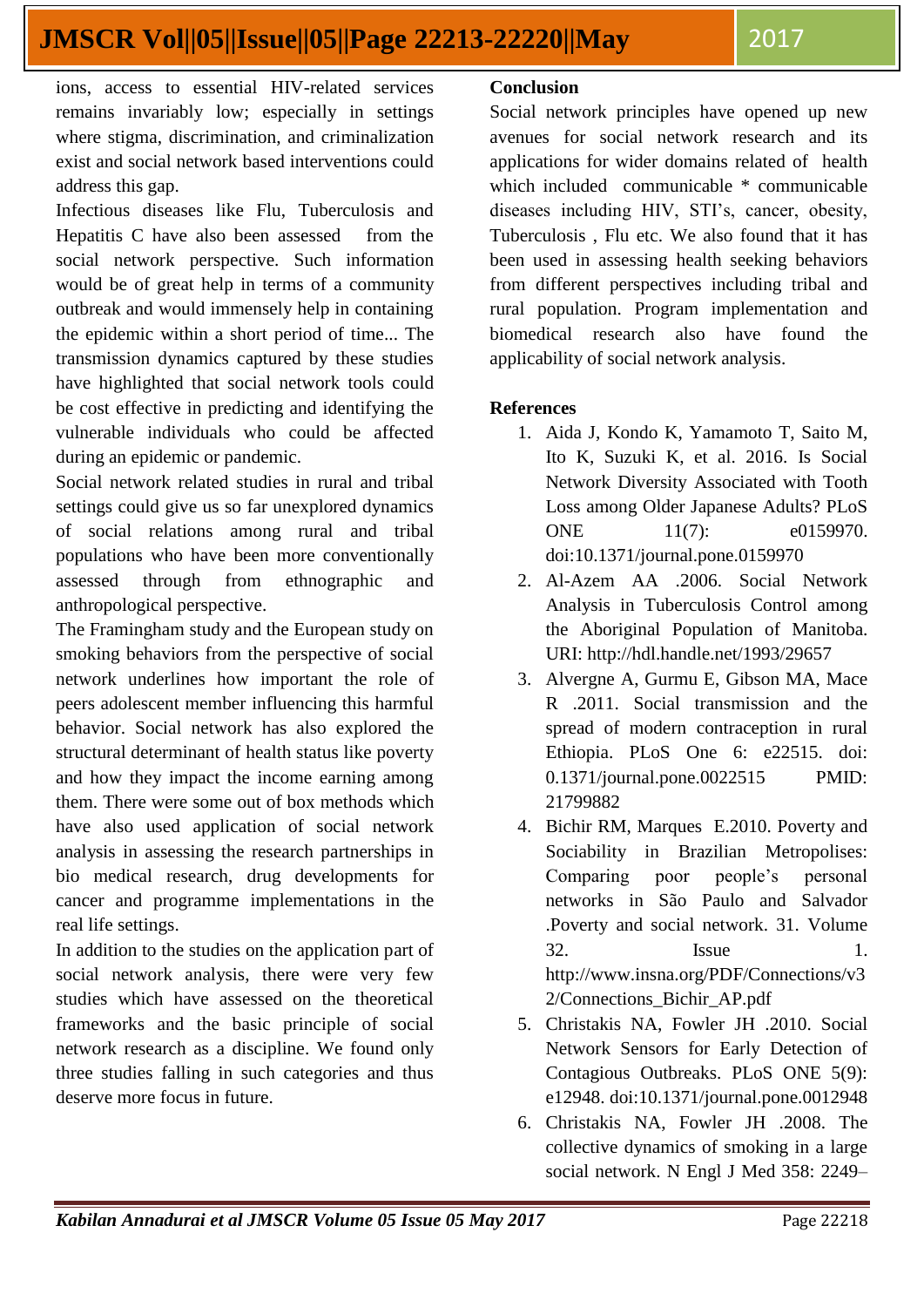2258. doi: 10.1056/NEJMsa0706154 PMID: 18499567

- 7. Christakis NA, Fowler JH. 2007 The spread of obesity in a large social network over 32 years. N Engl J Med ; 357(4):370 9.
- 8. Fujimoto K, Williams ML, Ross MW. 2015. A network analysis of relationship dynamics in sexual dyads as correlates of HIV risk misperceptions among high-risk MSM . [Sex Transm Infect.](https://www.ncbi.nlm.nih.gov/pmc/articles/PMC4336571/) 2015 Mar; 91(2): 130–134.
- 9. Gesell et al. 2013Social network diagnostics: a tool for monitoring group intervenetions. Implementation Science 2013 8:116.
- 10. Hurt CB, Beagle S, Leone PA, Sugarbaker A, Pike E, et al. 2012. Investigating a sexual network of black men who have sex with men: implications for transmission and prevention of HIV infection in the United States. J Acquir Immune Defic Syndr 61: 515–521. doi: 10.1097/QAI.0b013e31827076a4 PMID: 22972020
- 11. Johnson BT, Redding CA, DiClemente RJ,Mustanski BS, Dodge B, et al. 2010 A network-individualresource model for HIV prevention. AIDS Behav 14: 204–221. doi: 10.1007/s10461-010-9803-z PMID:20862606
- 12. Kitchovitch S, Liò P .2011. Community Structure in Social Networks: Applications for Epidemiological Modelling. PLoS ONE 6(7): e22220. doi:10.1371/journal.pone.0022220
- 13. Kroenke CH, Michael YL, Shu XO, Poole EM, Kwan ML, Nechuta S, et al. 2016. Post-diagnosis social networks, and lifestyle and treatment factors in the After Breast Cancer Pooling Project. Psychooncology. doi: 10.1002/pon.4059
- 14. Latkin C, Yang C, Tobin K, Penniman T, Patterson J, et al. 2011. Differences in the social networks of African American men

who have sex with men only and those who have sex with men and women. Am J Public Health 101: e18–23. doi: 10.2105/AJPH.2011.300281 PMID: 21852650

- 15. Li L, Catalá-López F, Alonso-Arroyo A, Tian J, Aleixandre-Benavent R, Pieper D, et al. .2016. The Global Research Collaboration of Network Meta-Analysis: A Social Network Analysis. PLoS ONE 11(9): e0163239. doi:10.1371/journal.pone.0163239
- 16. [Lorant V,](https://www.ncbi.nlm.nih.gov/pubmed/?term=Lorant%20V%5BAuthor%5D&cauthor=true&cauthor_uid=27689513) [Soto Rojas V,](https://www.ncbi.nlm.nih.gov/pubmed/?term=Soto%20Rojas%20V%5BAuthor%5D&cauthor=true&cauthor_uid=27689513) [Bécares](https://www.ncbi.nlm.nih.gov/pubmed/?term=B%C3%A9cares%20L%5BAuthor%5D&cauthor=true&cauthor_uid=27689513)  [L,](https://www.ncbi.nlm.nih.gov/pubmed/?term=B%C3%A9cares%20L%5BAuthor%5D&cauthor=true&cauthor_uid=27689513) [Kinnunen JM,](https://www.ncbi.nlm.nih.gov/pubmed/?term=Kinnunen%20JM%5BAuthor%5D&cauthor=true&cauthor_uid=27689513) et al. 2016 A social network analysis of substance use among immigrant adolescents in six European cities. [Soc Sci Med.;](https://www.ncbi.nlm.nih.gov/pubmed/27689513)169:58-65.
- 17. Lorway R, Shaw SY, Hwang SD, Reza-Paul S, Pasha A, et al. 2010. From individuals to complex systems: exploring the sexual networks of men who have sex with men in three cities of Karnataka,India. Sex Transm Infect 86 Suppl 3: iii70–78. doi: 10.1136/sti.2010.044909 PMID: 21098059
- 18. Mercken, L., et al. 2009. Dynamics of adolescent friendship networks and smoking behavior: Social network analyses in six European countries, Social Science  $\&$  Medicine .doi:10.1016/j.socscimed.2009.08.003
- 19. [Munang ML,](https://www.ncbi.nlm.nih.gov/pubmed/?term=Munang%20ML%5BAuthor%5D&cauthor=true&cauthor_uid=27725038) [Browne C,](https://www.ncbi.nlm.nih.gov/pubmed/?term=Browne%20C%5BAuthor%5D&cauthor=true&cauthor_uid=27725038) [Evans JT,](https://www.ncbi.nlm.nih.gov/pubmed/?term=Evans%20JT%5BAuthor%5D&cauthor=true&cauthor_uid=27725038) et al. 2016. Programmatic utility of tuberculosis cluster investigation using a social network approach in Birmingham, United Kingdom.. [Int J Tuberc Lung](https://www.ncbi.nlm.nih.gov/pubmed/27725038)  [Dis.;](https://www.ncbi.nlm.nih.gov/pubmed/27725038)20(10):1300-1305.
- 20. Nelson LE, Wilton L, Agyarko-Poku T, Zhang N, Zou Y et al. 2015.Predictors of Condom Use among Peer Social Networks of Men Who Have Sex with Men in Ghana, West Africa . [PLoS One.](https://www.ncbi.nlm.nih.gov/pubmed/25635774) 2015 Jan 30;10(1):e0115504. doi: 10.1371/journal. pone.0115504. e Collection.